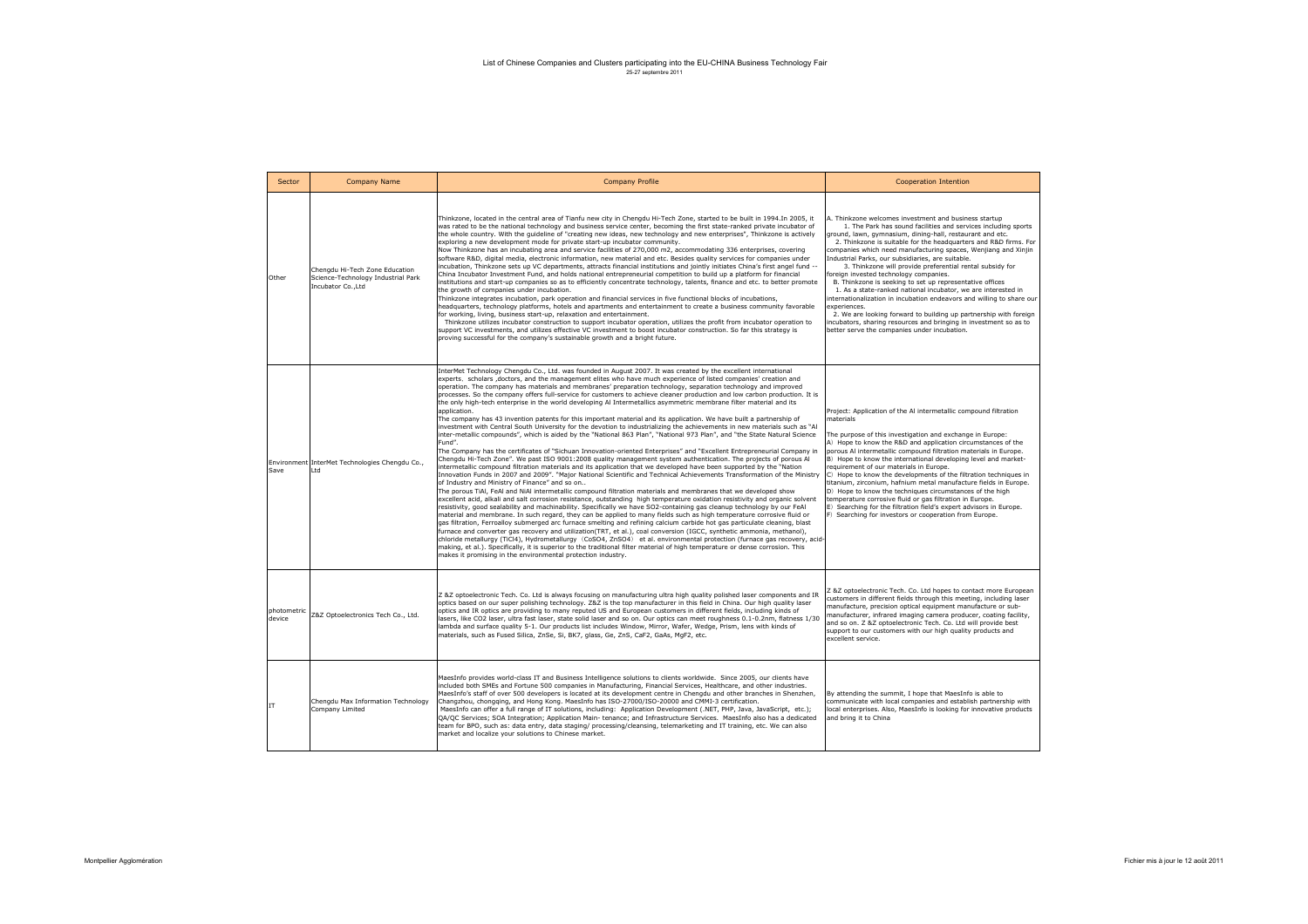| Bio-Medicine                    | YACHT BIO-<br>TECHNOLOGY(CHENGDU)CO.,LTD                         | Yacht Bio-Tech Co., Ltd is a R&D and process improvement company for bio-medicines. We are mainly engaged in<br>research on new drugs, process improvement, drug structrual analysis, products quality, and establishing product<br>standards. Our fields refer to anti-tumor, anti-infetive, cardiovascular system, immune system, and endocrine system<br>drug. Also in the field of technical research and product development, we are able to enlarge the production from<br>labotatory scale to pilot plant scale. By now, we provide optimum technical service from labotatory production, scale up to<br>pilot plant scale. In same cases, to the small commercil scale.<br>Yacht developed many high quality API products on the basis of abundant technology, advanced production technology<br>and complete test measures. Meanwhile, Yacht strictly conforms to the ISO9001:2008 quality system certification, regards<br>technology the forerunner, accelerates the development of the new products with the technology, and always maintaines<br>and improves quality of products.                                                                                                                                                                                                                                                                                                                                                                                                                                                                                                                                                                                                                                                                                                                                                           | Our main focus is in the field of microorganism and synthetic<br>chemicals, and wish t<br>communicate with European company in those area as following:<br>1.partial synthesis of antibiotic new drugs, products and technics.<br>2. new drugs sreening of microbial origin.<br>3. Genetic engineering application technology combined with<br>tranditional technology used for breeding strains of antibiotics from<br>microbial origin.<br>4. Preparation of engineering bacteria and heterozyme that used<br>for microorganism and enzyme transformation in drug research.<br>5. The micro-cells or enzyme of important pharmaceutical<br>intermediates transformation or synthesis and resolution in chiral-<br>compund.<br>6. The Optimum technology in important antibiotics processing.<br>7. The Partial synthesis antibiotic tehnics, improvement of micro<br>strains and processing technology, bilocatalysis technology used in<br>preparation for chiral pharmaceutical and intermediates. |
|---------------------------------|------------------------------------------------------------------|-----------------------------------------------------------------------------------------------------------------------------------------------------------------------------------------------------------------------------------------------------------------------------------------------------------------------------------------------------------------------------------------------------------------------------------------------------------------------------------------------------------------------------------------------------------------------------------------------------------------------------------------------------------------------------------------------------------------------------------------------------------------------------------------------------------------------------------------------------------------------------------------------------------------------------------------------------------------------------------------------------------------------------------------------------------------------------------------------------------------------------------------------------------------------------------------------------------------------------------------------------------------------------------------------------------------------------------------------------------------------------------------------------------------------------------------------------------------------------------------------------------------------------------------------------------------------------------------------------------------------------------------------------------------------------------------------------------------------------------------------------------------------------------------------------------------------------------------------------------|--------------------------------------------------------------------------------------------------------------------------------------------------------------------------------------------------------------------------------------------------------------------------------------------------------------------------------------------------------------------------------------------------------------------------------------------------------------------------------------------------------------------------------------------------------------------------------------------------------------------------------------------------------------------------------------------------------------------------------------------------------------------------------------------------------------------------------------------------------------------------------------------------------------------------------------------------------------------------------------------------------|
| electronic<br>communicati<br>on | Sichuan Jinwangtong Electronic Science<br>& Technology Co., Ltd. | Sichuan Jinwangtong Electronic Science & Technology Co., Ltd is founded in 2004. It is a high-tech enterprise which<br>engaged in the development of digital broadcasting television, and digital television products, manufacturing, circulated<br>system integration&sales and service. We have great capacity of R&D technology, outstanding productivity and<br>management team, flexible and advanced marketing operation mode, strong capital strength.<br>Co., Scale: Registered capital RMB 2,60,000,000. more than 260 square kilometres. the area of R&D, manufacturing and<br>working is up to 200.000 square metres. We have a great R&D team which is composed of intermediate and senior<br>engineer and high quality R&D personnel, introducing mostly international advanced assembly line, about 100 sets import<br>SMT, automatic plug-in&assembly equipment.<br>Main production: all series of digital TV product, including fore-end system of digital TV, DVB-C . DVB-M. DMB-TH series of<br>digital TV set top box product.<br>Capactity of productivity per year: at least 10,000,000 sets<br>Business coverage: more than 20 province and Southeast Asia, India, the Middle East, Europe, Australia etc. Besides, we<br>also accept OEM&ODM business purchasing order.<br>Getting Certificate: Network Cerfication in National Broadcasting&TV general bureau, technical appraisal of National<br>Science and Technology related department, and indentified certificate of Hi-Tech enterprise. ISO9001-2000 International<br>Quality Certificate System certificate, 3C certificate and several kinds of qualificaiton honor certificate.                                                                                                                                                                                        | Our main product is TV Set top box of family digital entertainment,<br>including fore-end system of digital TV, DVB-C, DVB-M, DMB-TH<br>series of digital TV set top box. 3G wireless network machine. We<br>sincerely have an communicative cooperation with European<br>enterprise operated related about digital TV production.<br>If making an agreement with European enterprise luckily, we will<br>cooperate with you in R&D development joint venture by shares.<br>We hope learn and communicate with each other, enhance both<br>R&D level of technology, resource sharing and realize win-win.                                                                                                                                                                                                                                                                                                                                                                                              |
| Bio-Medicine                    | Chengdu Xinji Bioactive Collagen<br>Development Co., LTD         | Chengdu Xinji Bioactive Collagen Development Co., LTD is a hi-tech biotechnology company set up in September 2005,<br>which has always been devoting itself to developing and producing Low-antigenic Bioactive Collagen (type I) from fresh<br>animal leather, such as bovine leather, pig leather, donkey leather.<br>Our R&D group is formed by plenty of excellent technicians, including Doctors, Masters, Engineers and Bachelors. Our<br>program was technically supported by Sichuan University of China, and the core technology of our company has obtained<br>the Chinese Inventing Patent (Patent No.: ZL200410040487.2). Under the state-of-the-art patent technology (to develop<br>the natural collagen which is water- soluble and not denatured ) , innovative equipment (utility model patent No.: ZL<br>200920304729.2), process, evaluation methods, etc, the product Low-antigenic Bioactive Collagen (type I) is a white<br>filamentous material, opaque, non-branched-chain (no terminal peptide), and has four notable features: bioactivity, low<br>antigenicity, histocompatibility, water-solubility. Its physicochemical specifications, microbiological specifications and<br>biological performance achieved enterprise standards and some indicators are better than national standards, so we can<br>use Low-antigenic Bioactive Collagen (type I) to develop collagen hemostatic sponge, dressings for burn repair, health<br>food, and so on.<br>On Nov. 11th, 2009, our project--the preparation technique of Low-antigenic Bioactive Collagen (type I) was passed the<br>appraisement of Sichuan Science and Technology Department. Every member in the appraisal council appraises the<br>project like this: it is an innovative, advanced and feasible technique, leading with a good economic and social benefits. | We hope to negotiate with those European companies which study<br>and use this intermediate of tissue engineering biomedical<br>materials: Low-antigenic Bioactive Collagen (type I), to develop<br>collagen hemostatic sponge, dressings for burn repair, health food,<br>and so on.<br>Setting up a joint venture company, European company is<br>responsible for product patents in Europe, license, certification,<br>marketing, management and guidance of our import and export<br>rade, our company is responsible for product development,<br>production, marketing in China, as well as technical services.<br>we can also negotiate the transfer of technology.                                                                                                                                                                                                                                                                                                                              |
| electronic<br>on                | communicati Southwest Communication Institute                    | Southwest Communication Institute of China Electronic Technology Group Corporation (SCI) was founded in 1965. It<br>specializes in the research, design, development and production of secure communication and information security<br>products since its foundation. In the past decade, its business has also expanded to multimedia, vehicle navigation and<br>monitoring, network monitoring and video monitoring etc.<br>In SCI there are a group of veteran experts among more than 3500 employees. SCI has been a major supplier of<br>communication security products for the Chinese government since its foundation. In recent years, the institute has<br>become a dominant figure in the booming civilian infosecurity market. Thousands of its infosecurity products are<br>protecting governmental and business secrets.                                                                                                                                                                                                                                                                                                                                                                                                                                                                                                                                                                                                                                                                                                                                                                                                                                                                                                                                                                                                                   | we hope to have a discussion with the European companies<br>redarding co-development and technical transfer in the field of<br>electronic information, especially in dedicated communication<br>network, network convergence and next generation interent.                                                                                                                                                                                                                                                                                                                                                                                                                                                                                                                                                                                                                                                                                                                                             |
| Bio-Medicine                    | Chengdu Rongsheng Pharmaceuticals<br>Co.,Ltd.                    | Chengdu Rongsheng Pharmaceuticals Co., Ltd. (Rongsheng) is affiliated to Beijing Tiantan Biological Products Co., Ltd<br>(Tiantan), whose major shareholder is China National Pharmaceutical Group Corporation (Sinopharm) .The company was<br>established in March, 1997 via restructuing from the business of blood products of Chengdu Institute of Biological Products<br>CDIBP). Rongsheng, listed among high-tech biopharmaceutical companies, is the largest blood products manufacturing<br>company in China, with state-of-art facilities, advanced equipments and top level technologies. Established according to<br>modern corporate system, after over 10 years' stable and high speed development, Ronsheng has achieved continuous<br>product quality improvement, marketshare increasing, and the advanced production thecnology and facilities. Rongsheng's<br>blood products have dominated the chinese market of the blood products with its combined advantages in production<br>scale, product quality, products safety and image of brand and gained lofty reputation from the market.                                                                                                                                                                                                                                                                                                                                                                                                                                                                                                                                                                                                                                                                                                                                              | We hope to improve the quality of our blood products through the<br>related technology exchange.                                                                                                                                                                                                                                                                                                                                                                                                                                                                                                                                                                                                                                                                                                                                                                                                                                                                                                       |
|                                 |                                                                  |                                                                                                                                                                                                                                                                                                                                                                                                                                                                                                                                                                                                                                                                                                                                                                                                                                                                                                                                                                                                                                                                                                                                                                                                                                                                                                                                                                                                                                                                                                                                                                                                                                                                                                                                                                                                                                                           |                                                                                                                                                                                                                                                                                                                                                                                                                                                                                                                                                                                                                                                                                                                                                                                                                                                                                                                                                                                                        |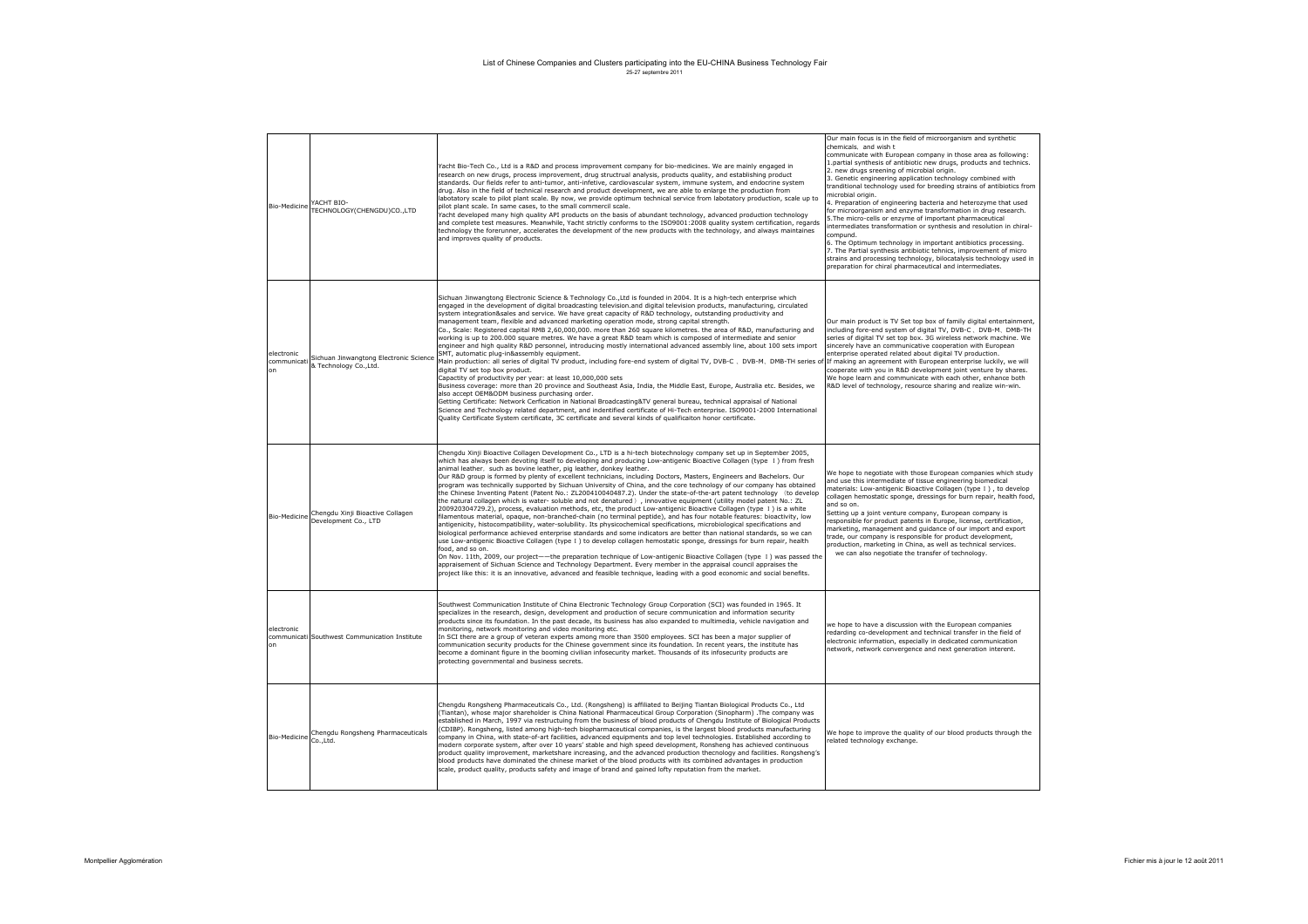| <b>IT</b>        | Colasoft Co., Ltd                               | Established in 2001, Colasoft is the leading provider of innovative network analysis solutions. Since<br>its inception, Colasoft has been committed to research and develop network analysis techniques,<br>apply the network analysis techniques to network security status and trend analysis, network<br>troubleshooting, network performance optimization and other fields, as well as provide network<br>analysis certification training and related technical services.<br>Product Overview<br>nChronos is the industry-leading retrospective network analysis software. By performing extensive<br>packet capturing and recording, efficient data mining and in-depth network traffic analysis to<br>empower customers the capability of visualizing the overall enterprise network activities,<br>drilling down to isolated performance issues and troubleshooting critical network issues.                                                                                                                                                                                                                                                                                                                                                                                | Colasoft values the opportunity to establish close cooperation with<br>EU network system integrators.<br>value-added network service providers and other channel partners.<br>Colasoft plans to expand the channel<br>partners in Europe and promote nChronos (the retrospective<br>network analysis solution) in the field of<br>network analysis and performance management in EU. Colasoft<br>also expects to be long-term credible<br>and joint development partner for our customers. |
|------------------|-------------------------------------------------|------------------------------------------------------------------------------------------------------------------------------------------------------------------------------------------------------------------------------------------------------------------------------------------------------------------------------------------------------------------------------------------------------------------------------------------------------------------------------------------------------------------------------------------------------------------------------------------------------------------------------------------------------------------------------------------------------------------------------------------------------------------------------------------------------------------------------------------------------------------------------------------------------------------------------------------------------------------------------------------------------------------------------------------------------------------------------------------------------------------------------------------------------------------------------------------------------------------------------------------------------------------------------------|--------------------------------------------------------------------------------------------------------------------------------------------------------------------------------------------------------------------------------------------------------------------------------------------------------------------------------------------------------------------------------------------------------------------------------------------------------------------------------------------|
|                  | Bio-Medicine AllTech Medical System, LLC        | With operations in Cleveland (USA) and Chengdu (China), AllTech Medical Systems<br>(AMS) designs, manufactures, and distributes medical diagnostic Magnetic Resonance<br>Imaging (MRI) products. As a provider of medical imaging technology and product<br>solutions, AMS serves the global MRI market with a state-of-the-art superconducting product family. AMS systems are<br>equipped with multi-channel real-time data acquisition systems,<br>integrated coil solutions, advanced clinical applications, and an intelligent operator<br>friendly graphical user interface and workflow design.                                                                                                                                                                                                                                                                                                                                                                                                                                                                                                                                                                                                                                                                             | Alltech is looking for some medical imaging equipment distributor<br>in EU. We can appoint<br>some qualified agents to distribute our MRI products in Europe.                                                                                                                                                                                                                                                                                                                              |
|                  | Bio-Medicine AstaTech(Chengdu)Pharm.Co.Ltd      | Both AstaTech (Chengdu) Pharmaceutical Company (founded in 2000, ref. as AstaTech-Pharma) and AstaTech (Chengdu)<br>Biopharmaceutical Company (founded in 2006, ref. as AstaTech-Bio) are certified as Hi-Tech companies. AstaTech-Pharma<br>is located in Tianfu Biopharm Park with 12000 m2. R & D building. AstaTech-Bio is located in Cross Straight Technology<br>Park in Wenjiang, with a 26,000 m2 facility for Research, Pilot Plant, plant and administration in 50 Acres land. With a<br>team of over one hundred of PhD, MS and BS scientists, AstaTech-Pharma and AstaTech-Bio have business scope of fine<br>Chemicals, API and API intermediates in process research, biochemical and biopharmaceutical research, drug discovery<br>library. We focus on green chemistry, process innovation and have applied dozens of patents, developed over hundreds of<br>API and API intermediates process and thousands of novel chemicals for drug discovery and development. We also provide<br>high quality CRO, CMO service from lab, pilot to commercial scale and products to Universities, Institutes and companies in<br>regions of North America, Europe, Japan, Korea, India, and China with a good reputation.                                                     | We'd like to discuss or cooperate with Drug discovery companies in<br>Customer Synthesis, Building Blocks, Drug Candidates Scale up,<br>and Innovative process development for API intermediates, Such<br>as Jassen Pharmaceutical Co. Ltd., Sanofi-Aventis Pharmaceutical<br>Co. Ltd.Joint venture for drug discovery<br>Joint venture for innovative process research and development for<br><b>APT</b><br>Investment in API development and production base                             |
| electronic<br>on | communicati GoldTel SoftSource Co., Ltd.        | Chengdu Inforsee Co., Ltd. (previously GoldTel Softsource Co., Ltd.), a Sino-US joint venture company, was founded in<br>2006 by Dr. JC CHEN and GoldTel Industry Group Corporation (www.quoteng.com.cn), the largest IT company in China<br>Southwest region (\$346 Million sales in 2010) and strong business appearances in communication, higher education, RFID-<br>based electronics, and IT services.<br>With years of focuses in domain expertise buildup in serving China industry zones. Inforsee now leads the IT and business<br>data services sector in China "Digital Industry Zone" market. Currently, Inforsee has fifteen copyrighted software products<br>and invested in Accurate Data Searching and Abstracting technology to provide cloud-based business data and IT services<br>to our clients in China.                                                                                                                                                                                                                                                                                                                                                                                                                                                    | Accurate data searching technology (RD and co-<br>marketing), Automated text scanning and abstracting technology<br>RD and co-marketing)                                                                                                                                                                                                                                                                                                                                                   |
|                  | Bio-Medicine Chengdu Origissay Diagonostics Ltd | Chengdu Origissay Diagnostics Ltd was founded in early 2010 spring, is a high-tech bio-technology company with<br>independent intellectual property rights and master the core set of clinical diagnostic reagents technology development,<br>production and promotion.<br>At the beginning of the company founded will show a strong vitality and strong momentum of development, with a<br>number of original patents, is be worthy of the name of the high-tech innovative enterprises. Especially in premature<br>rupture of the membranes of rapid detection kit -- Leakection the successful development, will provides strong safequard<br>for maternal and fetal health.<br>Adhering to the talent first strategy, the company pay attention to the selection and cultivation of talents, has a lean and<br>efficient, forge ahead of the R & D, production, management and marketing of the stable team. The company specially<br>and the pair of retainer R & D personnel more than 40 people, all are master or above. Among them, 4 doctoral tutor,<br>tutor of master 5, doctor 7.<br>Health across borders and global technology services. The company will adhere to human health as their responsibility, the<br>pursuit of superior quality and high credibility. | We hope that as a platform, to study the efficient managemen of<br>European enterprises t, and seek appropriate opportunities for<br>cooperation. We also hope to find suitable enterprises to develop<br>nternational cooperation, such as technology transfer, trade and<br>other.                                                                                                                                                                                                       |
| IT               | Chengdu Winnersoft Co., Ltd.                    | Chengdu Winnersoft Co., Ltd. is the state accredited Software Enterprise and High-tech Enterprise, as an initiator and<br>deputy chief-director member of Chengdu Software Industry Association, Chengdu Association of Sourcing Service, and<br>the first member of Chengdu Software Training Alliance.<br>Winnersoft is dedicated on developing a comprehensive business platform consisting of three core models for education<br>and human resource service (such as Japanese education, IT training, talent dispatching and recruitment), IT service<br>operation (such as Japanese outsourcing, electrical power, RFID and SaaS), and platform service (including introducing &<br>innovation, Japanese communication, conference & exhibition and tourism).<br>Believing in the Internationalization, Openness and Innovation, we are committed to our business in three cores of IT<br>vocational training, software outsourcing and development, and system solutions, in complementary and mutually<br>supportive model to the development of IT industry in Chengdu, and also in China.                                                                                                                                                                                 | Winnersoft sincerely looks for EU strategy partnership with IT<br>enterprises in fields of BPO, power grid, human resource services<br>etc., and further cooperates in business of human resources,<br>professional training, business process outsourcing, technical<br>transferring and solution services and so on.                                                                                                                                                                     |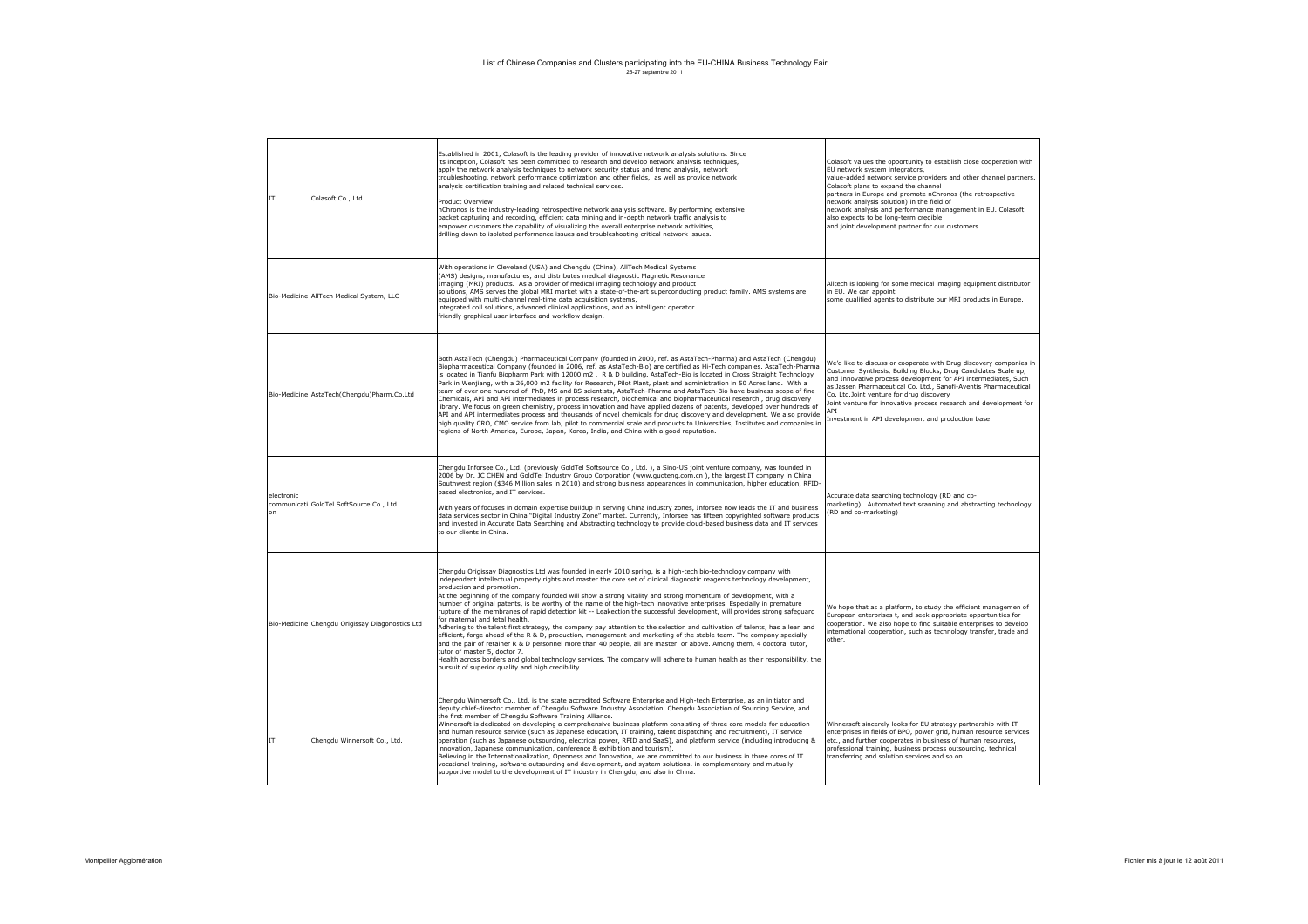| Electronic<br>Information | Sichuan Dingtian RFID Technology<br>Systems Co., Ltd. | Sichuan Dingtian RFID Technology Systems Co., Ltd.(SYDIDS) is a High-tech Enterprise which registered in Chengdu High-<br>tech Development Zone, Sichuan, China. SYDIDS is specializing in RFID technology development and application. SYDIDS<br>has undertaken national, provincial, municipal and district projects of Food Safety Supervision, CNG Vehicle Integrated<br>Supervision, Hazardous Chemicals Supervision, Access supervision and other fields since 2006.                                                                                                                                                                                                                                                                                                                                                                                                                                                                                                                                                                                                                                                                                                                                                                                                                                                                                                                                                                                                                                                                                                                                                                                                                                                                                                                                                                                                                                                                                                                                                                                                                                                                        | lope that through this event, learning foreign companies in RFID<br>technology development and advanced production management<br>experience and we hope that with the exchange and<br>communication of these enterprises to find suitable opportunities<br>for cooperation and seek common development.                                         |
|---------------------------|-------------------------------------------------------|---------------------------------------------------------------------------------------------------------------------------------------------------------------------------------------------------------------------------------------------------------------------------------------------------------------------------------------------------------------------------------------------------------------------------------------------------------------------------------------------------------------------------------------------------------------------------------------------------------------------------------------------------------------------------------------------------------------------------------------------------------------------------------------------------------------------------------------------------------------------------------------------------------------------------------------------------------------------------------------------------------------------------------------------------------------------------------------------------------------------------------------------------------------------------------------------------------------------------------------------------------------------------------------------------------------------------------------------------------------------------------------------------------------------------------------------------------------------------------------------------------------------------------------------------------------------------------------------------------------------------------------------------------------------------------------------------------------------------------------------------------------------------------------------------------------------------------------------------------------------------------------------------------------------------------------------------------------------------------------------------------------------------------------------------------------------------------------------------------------------------------------------------|-------------------------------------------------------------------------------------------------------------------------------------------------------------------------------------------------------------------------------------------------------------------------------------------------------------------------------------------------|
| Manufacturi<br>nq         | Chengdu Huaqi Houpu Holdings Ltd.                     | Chengdu Huagi Houpu Holdings Ltd. was founded in 2005, the registered capital is RMB 50 million. HQHP is an ISO 9001<br>company, world leading LNG, CNG and L-CNG equipments clean fuel refueling solution and integrative information<br>system(SCADA, CNG station fuel management system and Cylinder RFID system) provider, national high-tech enterprise,<br>the only company which obtains ATEX, CE certificate in China, certificate No. is Nemko 09 ATEX 4305Q (Nemko<br>10ATEX1002).<br>HQHP has a professional management team with years international and demotic industrial experience, having more than<br>120 professional R&D researchers, engineers and technicians. The safety & long-distance monitor system of CNG station<br>and the PLC control system of LNG pump skid station were recorded in National 863 Program. HQHP applied patents,<br>explosion-proof certificates and software copyrights from government are 10, 10 and 15. HQHP technology center wins the<br>honor as provincial center in Sichuan province.<br>In the year of 2010, according to the data from Emerson USA, HQHP dispensers take 24% market share, the world's top<br>sales.<br>In early 2000, Houpu Company fully independently designed and developed core technology of dispenser control unit;<br>later after, developed and built Smart CNG Dispenser; Touchable-Screen Control CNG Dispenser; SCADA system, RFID<br>system, CNG station networking system and bank POS system (all with national patents and enterprise IP).<br>In the year of 2007, HQHP Company fully independently designed and developed touchable screen control CNG dispenser,<br>which is first and only product in China.<br>HQHP has widely cooperated with international CNG industrial partners, to ensure our quality meet most strictly industrial<br>standard.<br>With our technology innovation, we are the No.1 CNG dispenser manufacturer in the world, our worldwide customers are<br>in Pakistan, Iran, Singapore, Myanmar, Bangladesh, Thailand, Russia, Kazakhstan and Uzbekistan, etc. HQHP has<br>recognized as a quality brand in the industry. | The participate in the sixth China-EU Investment and Trade<br>Cooperation Fair, the major mechanical manufacturing industry to<br>seek class-EU companies or other enterprises in the EU system of<br>CNG, LNG and L-CNG refueling equipment cooperation,<br>investment, agency, and strive to achieve win-win cooperation.                     |
| Bio-Medicine              | Chengdu Kuachang Science &<br>Technology Co., Ltd.    | Established in May 1999, Chengdu Kuachang Science and Technology Co., Ltd is an emerging high-tech small-size<br>enterprise engaged in R&D and transfer of bio-technology and separation technology. People in charge who have long<br>been engaged in R &D and production in biological and pharmaceutical industries at home and abroad boast rich<br>experience. Since its establishment, the company has built technical cooperation with a wide range of enterprises in the<br>domestic bio-pharmaceutical industry, among which are four of the six major institutes of biological products and has been<br>widely recognized in the industry with its technology transfer of plasma products gaining 40% of the Chinese market. In<br>recent years, the priority of the company has focused on the R &D of biochip technology, aiming at providing relative<br>industries including medical testing, diagnosis, and disease prevention with new technologies of high-tech, high efficiency<br>and low-cost with independent intellectual property rights.<br>In short, the high-quality talents concentrated company, which provides various services for the development of bio-<br>pharmaceutical industry, has a broad network and rich experience in technology development and transfer and promotion<br>of new products.                                                                                                                                                                                                                                                                                                                                                                                                                                                                                                                                                                                                                                                                                                                                                                                                             | Cooperation project: preparation and application of bioactive<br>nanoparticles<br>Project intellectual property: one U.S. patent, one future European<br>patent and three Chinese patents<br>Way of cooperation: product co-development and technology<br>transfer in Europe<br>Partner: we are negotiating contracts with a French corporation |
| Bio-Medicine              | Chengdu Rich Science Industry Co.,<br>Ltd.            | Ahout Us<br>After 13 years' rapid development, CDRICH has been the world-renowned<br>professional service provider of Specimen Collection System! CDRICH has<br>two production bases, occupies a total area of 30 thousand square meters.<br>CDRICH has accessed ISO9001:2000, ISO13485:2003 in January, 2004<br>and CE approved in April, 2005. By strong R&D capability, CDRICH has won<br>more than 20 patents and over 30 proprietary technologies. Moreover, CDRICH is one of Chinese Ministry of Health<br>support enterprise for sample collection<br>standardization technology. CDRICH professionally provide our customers: Vacuum Blood Collection System, Stool and<br>Urine Specimen Collection System,<br>Microbe and Cell Culturing and Verification System, Biotechnology, Laboratory<br>Apparatus, Laboratory Reagents etc., and products have been exported in<br>volume more than 50 countries and regions.                                                                                                                                                                                                                                                                                                                                                                                                                                                                                                                                                                                                                                                                                                                                                                                                                                                                                                                                                                                                                                                                                                                                                                                                                    | Technology Cooperation In-Vitro Diagnostic Item Series (including<br>diagnostic instruments, medical consumables such as reagents)<br>Cooperation Method: joint R&D, technology transfer, joint-venture,<br>build production base, etc).<br>Product Agent<br>In-Vitro Diagnostic Products.                                                      |
| chemical<br>industry      | ChengDu Guibao Science&Technology<br>Co., Ltd.        | Chengdu Guibao Science and Technology Co., Ltd, located at the cradle of China silicone industry-Sichuan province, is the<br>first one in Sichuan succeeded in listing on China Growth Enterprise Market ,and also one of the companies first passed<br>National Hi-tech Certification. Guibao is accredited with ISO9001:2000, ISO 14001:2004, GB/T 28001:2001.She has<br>undertaken many national torch plan projects and provincial key innovation projects.<br>Guibao is mainly devoted to the R&D and manufacture of RTV silicone sealants, which are widely applied to construction<br>curtain wall, energy-saving window and door, eletric and electronic, automobile manufacture, new energy industry, airport<br>and many other fields.<br>Meanwhile, Guibao engages in designing and manufacturing equipment for sealant production. The equipment is not only<br>favored by many domestic sealant manufacturers but also adopted by many mutinationals such as Dow Corning, Loctite,<br>Henkel, Wacker, Rhodia, Sika. Guibao is the only enterprise in China that not only owns the technology for silicone sealant<br>but also for sealant manufacture equipment.                                                                                                                                                                                                                                                                                                                                                                                                                                                                                                                                                                                                                                                                                                                                                                                                                                                                                                                                                                     | Cooperation Project: Silicone Sealants<br>Project Intellectual Property: 11 Chinese patents and 12<br>Technology Advancement Award<br>Way of Cooperation: Distribution<br>Cooperator: Dealers of Silicone Sealants                                                                                                                              |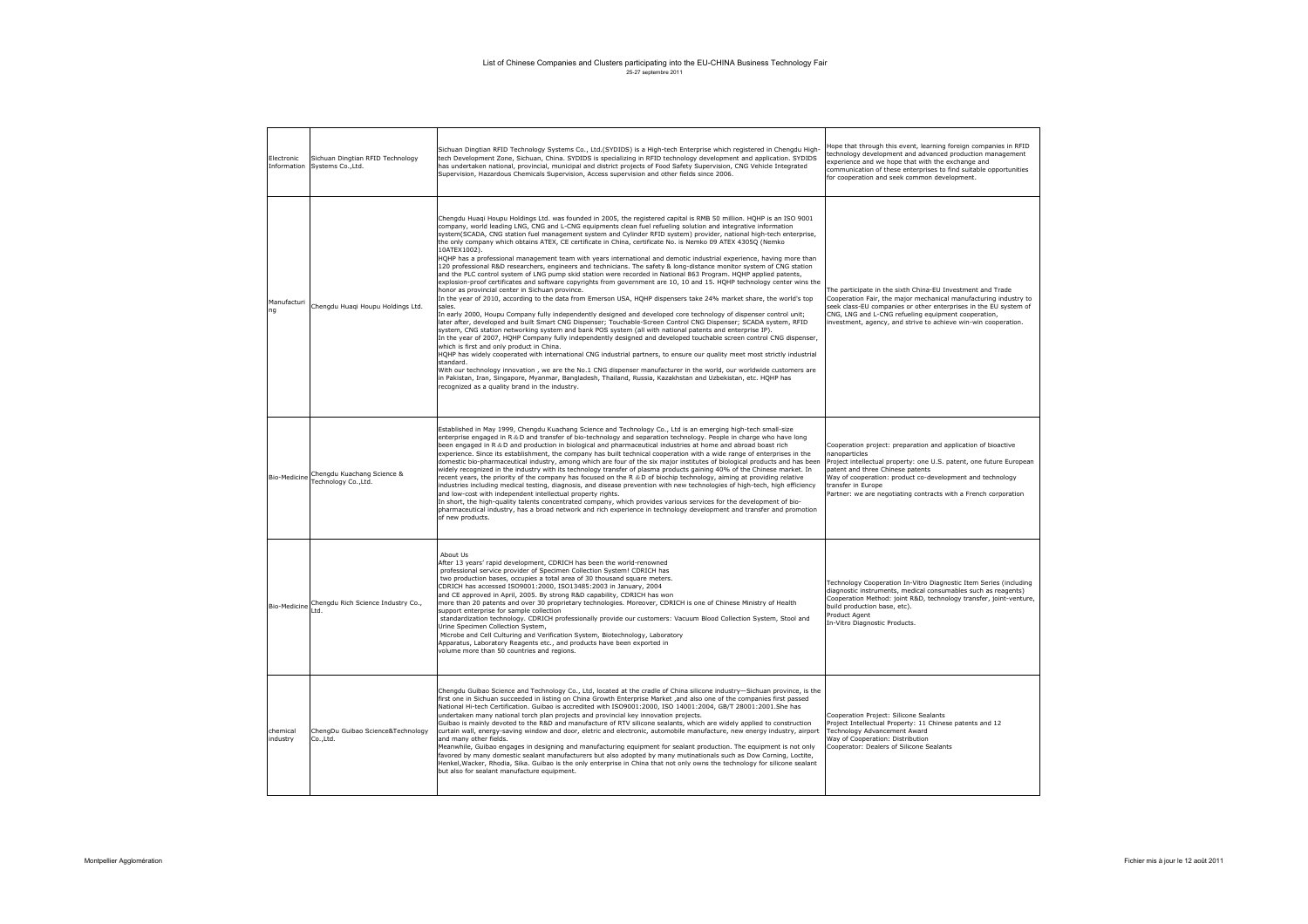| Medicine                                      | Chengdu Easton Pharmaceutical Co.,<br>l td              | Easton Pharma is a hi-tech pharmaceutical enterprise constructed in accordance with EU&FDA GMP standard. At present,<br>we have two wholly-owned plants, one is mainly engaged in producing chemical solid formulation and small-volume<br>injection, and the other (under construction) is mainly engaged in producing & marketing APIs and intermediates.<br>Meanwhile, we have a high efficient, professional and powerful excellent team with a total number of more than 300, our<br>academic leaders in R&D center have master degree or Ph.D. degree, main leaders in production & quality control systems<br>consist of domestic GMP experts and technicians with rich experience in EU&FDA GMP certification.<br>We have been adhering to the culture of "Sunny bright, Value, Innovative, Highly efficient", insisting on differential &<br>professional strategic thoughts and innovative development strategy, overall promoting the internationalization of<br>technique & management standards. Meanwhile, we focus on the therapeutic fields of psychotropic/neurological,<br>anesthetics/analgesics, cardiovascular, antitumor, anti-infective and anti-diabetics. We always aim at developing &<br>manufacturing high quality medical products with safety and proper efficiency to serve people's health, promote industrial<br>progress and reciprocate the society.<br>Based on profound understanding of China pharmaceutical market and the existing advantage of resource integration, we<br>can grasp constantly emerging business opportunities timely in pharma market, which is in a most rapid growth stage<br>worldwide, and become an ideal cooperation partner with international pharmaceutical enterprises intending to enter into<br>China market.                                                                                                                                                                                                                                                                                                                                                                                                                                                       | 1 Take the chemical solid formulation outsourcing production:<br>We're willing to build cooperative relationships with European<br>companies holding marketing authorization file and steady<br>production orders, cooperative therapeutic fields may include the<br>uncontrolled pharmaceutical products of psychotropic/neurological,<br>anti-diabetics, cardiovascular, antitumor and anti-infective.<br>2 Take the chemical APIs and intermediates production orders:<br>We're willing to build cooperative relationships with European<br>companies holding steady production orders, and custom APIs and<br>intermediates for our clients. |
|-----------------------------------------------|---------------------------------------------------------|--------------------------------------------------------------------------------------------------------------------------------------------------------------------------------------------------------------------------------------------------------------------------------------------------------------------------------------------------------------------------------------------------------------------------------------------------------------------------------------------------------------------------------------------------------------------------------------------------------------------------------------------------------------------------------------------------------------------------------------------------------------------------------------------------------------------------------------------------------------------------------------------------------------------------------------------------------------------------------------------------------------------------------------------------------------------------------------------------------------------------------------------------------------------------------------------------------------------------------------------------------------------------------------------------------------------------------------------------------------------------------------------------------------------------------------------------------------------------------------------------------------------------------------------------------------------------------------------------------------------------------------------------------------------------------------------------------------------------------------------------------------------------------------------------------------------------------------------------------------------------------------------------------------------------------------------------------------------------------------------------------------------------------------------------------------------------------------------------------------------------------------------------------------------------------------------------------------------------------------------|--------------------------------------------------------------------------------------------------------------------------------------------------------------------------------------------------------------------------------------------------------------------------------------------------------------------------------------------------------------------------------------------------------------------------------------------------------------------------------------------------------------------------------------------------------------------------------------------------------------------------------------------------|
| Bio-Medicine                                  | Chengdu Brilliant Pharmaceutical Co.,<br>ht I           | Chengdu Brilliant pharmaceutical Co., ltd, established in October 1995, is a high and new technology enterprise, which is<br>a collection of R&D, production, sales of traditional products, health products and carrying out the technology consultation<br>and service. The company registered capital of 70 million RMB, and has the qualifications of independent legal medical<br>enterprise. It is formed by and belongs to Chengdu High-tech Development Co., LTD. (stock code: 000628).<br>The company covers an area of 32000 square meters. According to GMP standard, It has built drug production workshop<br>of 15000 square meters. The company can produce 5 dosage forms: the large capacity injections, small capacity injection,<br>tablet (including cephalosporin tablet), capsule and granule; it also has seven production lines: API, Chinese traditional<br>medicine extraction, granules, tablets, big transfusion, small needle, capsule. All of those have passed the national GMP<br>authentication. It is mainly engaged in producing and sales of 5 dosage forms and over 40 specific varieties.<br>As one of the key enterprises of group company, it gets great support from group. Through over ten years efforts, the<br>company always keeps sustainable, stable and healthy development, as well as gets incentives from government several<br>times. Chengdu Brilliant pharmaceutical Co., Itd has high reputation, also receives well praise by the society.                                                                                                                                                                                                                                                                                                                                                                                                                                                                                                                                                                                                                                                                                                                                         | 1. Product sales: looking for strong commercial circulation<br>company, and expanding the European market.<br>2, Developing new product: Taking the way of technology<br>transformation and cooperation.<br>3, Processing of raw material: the company has raw material<br>workshop, can cooperate raw material production with foreigners,<br>which could be sold to the international and domestic market,<br>especially the mainland market.                                                                                                                                                                                                  |
| Bio-Medicine                                  | Chengdu Ruixin Biopharmaceutical<br>Technology Co., Ltd | Chengdu Ruixin Biopharmaceutical Technology Co., Ltd, located in Jin Jiang industrial region, chengdu, is one of the Stock<br>Company Limited mainly engaged in new drug development, medical investment consulting and import-export trade, etc.<br>Chengdu Ruixin Biopharmaceutical Technology Co., Ltd, Company's existing core competencies are: drug registration,<br>price reporting, customs declaration, for import of drugs in terms of our advantages is irreplaceable. At home our<br>pragmatic agency marketing channel with high efficiency and stable partnership based on mutual trust provide quarantee<br>for our demestic sales. Now our core business is the agency for well-known brands antibiotic injection abroad and related<br>business is to import market competitive Specialist drugs and antitumor drugs.<br>Main company business and market share<br>Axetine-cefuroxime sodium for injection and Medocef-cefoperazone sodium for injection, having four specifications and<br>produced by MEDOCHEMIE LTD in Europe are our main agent products. Since our company has built a long-term business<br>relationship with MEDOCHEMIE LTD, we are their agent for other drugs. According to the result of a conservative market<br>survey, our two items, Axetine and Medocef, have acquired about 70% market share in the same kind of imported<br>products.<br>Our superiority<br>1). We have practical experiences about cooperate with foreign pharmaceutical company, we could be better in accordance<br>with China's national conditions of your company's long-term market varieties and commercial planning of the operation.<br>2). The company's industry background, company's existing staff of the main decision-making government work with the<br>background, there is the handling of government business channels and capabilities.<br>3). We have irreplaceable superiority in drug registration and prices reporting, customs declaration.<br>4). Comprehensive network of domestic customers and academic support team for new drugs to build a channel.<br>5). Existing radioactive resources: State Food and Drug Administration, National Development and Reform Commission,<br>Customs. | Hope touch more EU Bio-pharmaceutical enterprises, agency,<br>cooperate with the EU customer to import the good project to be<br>agent.                                                                                                                                                                                                                                                                                                                                                                                                                                                                                                          |
| Gauge &<br>Instrument<br>Manufacture Co., Ltd | Chengdu Action Electronics Joint-stock                  | Established in 1998, ACTION has always been persisting in the principle of "working devotedly and dependably" since the<br>beginning. Therefore, ACTION will never let you down in requirement analysis, scheme working-out, product research and<br>development, production, selling and customer service. Today, this professionalized high-tech entity has developed into a<br>well known brand enterprise integrating design, development, production, sales and engineering service with its marketing<br>and service network covering throughout China.<br>ACTION devotes itself to life and safety. It provides heart-to-heart protection to your life and safety by upholding its<br>persistent professional spirit and attention to your demands as well as continuous innovation and improvement. Our<br>intelligent gas detection & alarm system and fire & gas solutions are widely used in government-invested projects and tens<br>of thousands of large and medium-sized projects in semiconductor, steel, petrochemicals, medicine, and city gas fields,<br>etc We have outstanding marketing personnel, technical support personnel, and customer service staff who will respond<br>to your demands rapidly.<br>If you choose a good partner, you will get not only product commitments but also mutual development. ACTION, a<br>trustworthy gas monitoring expert, will be your best partner.<br>ACTION sincerely hopes to cooperate with the corporations manufacturing gas sensor as well as the ones having sensor-<br>related technology to achieve win-win situation.                                                                                                                                                                                                                                                                                                                                                                                                                                                                                                                                                                                                                                              | The participate in the sixth China-EU Investment and Trade<br>Cooperation Fair, the major mechanical systems industry to seek<br>class-EU companies or other enterprises in the EU system of<br>sensors and detection technology cooperation, investment, agency,<br>and strive to achieve win-win cooperation!                                                                                                                                                                                                                                                                                                                                  |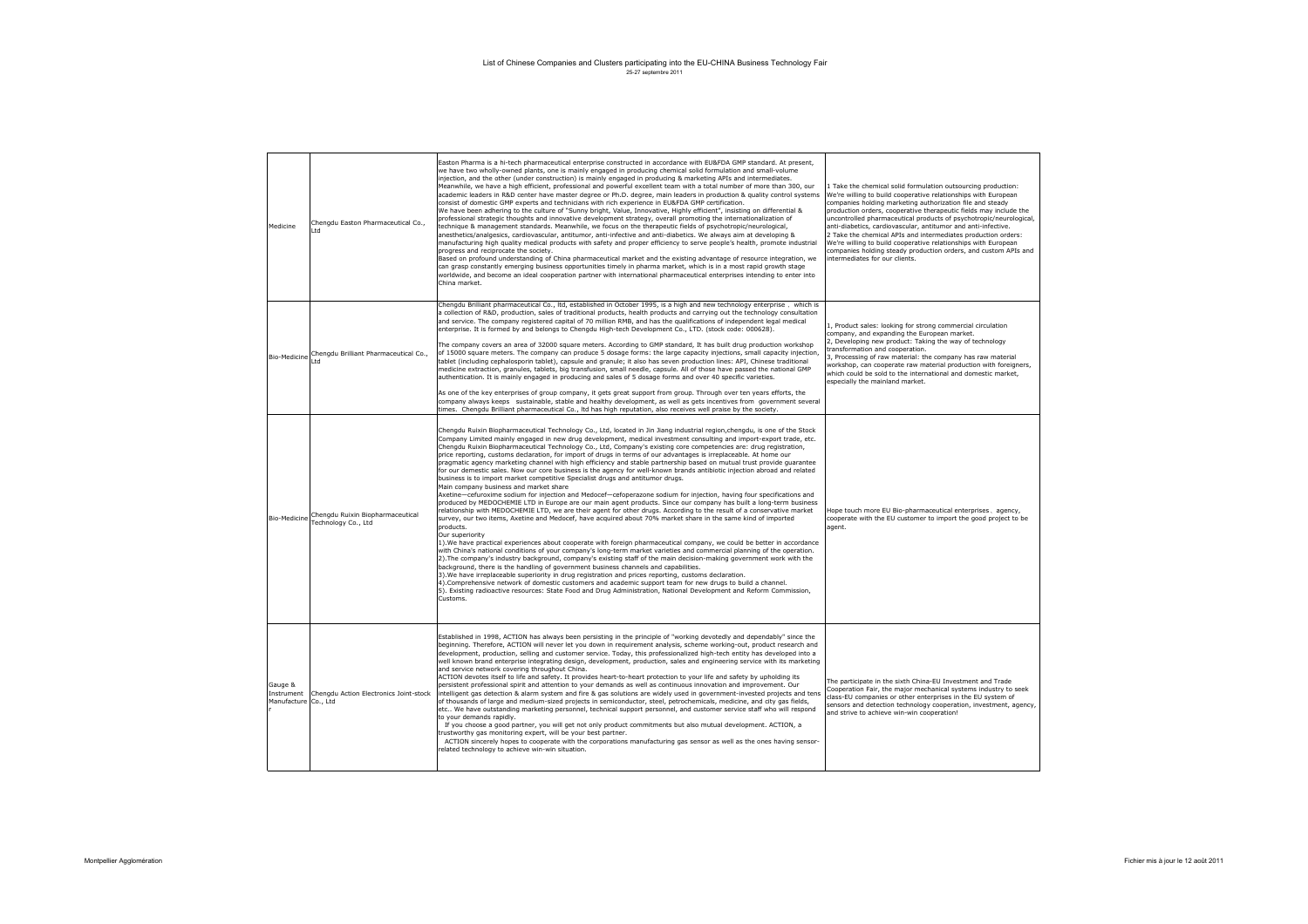| forestry                        | Sichuan HongTaiLai agricultural science<br>and technology Co., Ltd | Sichuan HongTaiLai agricultural science and technology Co., Ltd. is a high strength-sheet manufacturer that applies high<br>and new technology to do intensive processing of the raw materials of bamboo and wood. It covers an area of 80 acres,<br>having 268 workers including senior technical staff of 36 people and owning 6 national patents. The company has a total<br>asset of 93 million Yuan, four advanced automatic production lines and three lines of mine throttle with annual production<br>capacity of 10 million cubic meters. It has a 100,000 acres base of bamboo and wood of high quality.<br>The independent R & D products of the company covers high strength laminating bamboo ordinary damper, automatic<br>damper, two-way non-pressure damper, bamboo pallet and regulation windscreens products , which are widely used in<br>coal mining enterprises. The high-strength film faced plywood, light panels and integrated beam profiles are widely used<br>as a template construction, container board, the automobile ledger wall and the fire compartment plate. The products sell<br>well all over China, and are even exported abroad. The quality control system of the company has passed Iso9001:2008<br>certification. It has been granted many gold awards in China Bamboo Cultural Festival and China Bamboo Industry<br>Exposition. "LaiFu" template is "a famous product of Sichuan", and the "LaiFu" brand is a famous brand of Sichuan<br>Province.<br>The company is the national Agro-processing demonstration enterprise, the leading enterprise in national poverty<br>reduction, the national high-tech enterprise, the model enterprise in Sichuan Province scientific and technological<br>innovation and the focus of agricultural industrialization leading enterprise in Sichuan. The State President Hu Jintao, the<br>CPPCC chairman Jia Qinglin and the Politburo Standing Committee Zhou Yongkang once inspected the company. The<br>company is known as the "A undefeated industry with millions of people without walls" | I hope that our company will invest and expand the production<br>scale of enterprises and bamboo base construction.                                                                                                                                                                                                                                                                                                                                                                                                                                                                                                                                                              |
|---------------------------------|--------------------------------------------------------------------|---------------------------------------------------------------------------------------------------------------------------------------------------------------------------------------------------------------------------------------------------------------------------------------------------------------------------------------------------------------------------------------------------------------------------------------------------------------------------------------------------------------------------------------------------------------------------------------------------------------------------------------------------------------------------------------------------------------------------------------------------------------------------------------------------------------------------------------------------------------------------------------------------------------------------------------------------------------------------------------------------------------------------------------------------------------------------------------------------------------------------------------------------------------------------------------------------------------------------------------------------------------------------------------------------------------------------------------------------------------------------------------------------------------------------------------------------------------------------------------------------------------------------------------------------------------------------------------------------------------------------------------------------------------------------------------------------------------------------------------------------------------------------------------------------------------------------------------------------------------------------------------------------------------------------------------------------------------------------------------------------------------------------------------------------------------------------------------|----------------------------------------------------------------------------------------------------------------------------------------------------------------------------------------------------------------------------------------------------------------------------------------------------------------------------------------------------------------------------------------------------------------------------------------------------------------------------------------------------------------------------------------------------------------------------------------------------------------------------------------------------------------------------------|
| water<br>supply and<br>drainage | Sichuan, Yushu Technology of<br>automatic water supply Co., Ltd    | Sichuan, Yushu Technology of automatic water supply Co., Ltd. was established in 2006, being the Department of State<br>high-tech enterprise, relying on independent intellectual property rights in the complete supply of equipment<br>development, production, sales and installation.<br>The company has a patent for invention, utility model patents, four components of water supply technology, the program<br>with the amount of water technology, water technology, constant steps, domestic water supply, constant pressure water<br>supply equipment, fire, water and gas separation device. According to the company's patented technology ,our company<br>can develop and produce high-level water supply facilities with energy, resources, environmental merits. Our production<br>has been identified as "energy-saving equipment" by the Sichuan Provincial Construction Department, the company has<br>passed ISO9001: 2008, ISO14001: 2004 system certification.<br>Our enterprises are now settled in Nanchong City Industrial area, covering 100 acres, having the construction of plant of<br>30,000 square meters, and 10 production lines to increase. We also have the construction of building a development and<br>testing facilities and equipment to increase the formation of scale and product production, to achieve annual production<br>capacity of 5,000 units, the highest profit and tax 10 million Yuan so that we will increase 500 jobs for the community.                                                                                                                                                                                                                                                                                                                                                                                                                                                                                                                                                                                   | Technology development: In the existing program with the amount<br>of component layers to provide high-level water supply technology,<br>based on real-time processing and delivery of health drinking<br>water, achieving water supply functions of drinking water and<br>sanitation, respectively; and providing short-term emergency<br>water supply when the water pipe network is break down.<br>Technology focus: Ensure pressurized tap water to drinking water<br>standards, and real-time online monitoring of water quality after<br>the device processing.<br>Wish to study the same type of production enterprises, and have<br>the opportunity to seek cooperation. |
| Mechanism                       | Leshan Sheng Jia Electrical Company<br>.imited                     | Leshan Sheng Jia electric limited company is located in China's Sichuan Leshan High-tech Industrial Park, is a company in<br>the quality of electric energy, electric energy saving technology in the field of system design, product manufacturing,<br>engineering solutions for the overall implementation of the national high-tech enterprises. Since the creation of<br>enterprises, for the vast number of enterprises with high energy consumption and environmental protection equipment<br>power users provide first-class high-tech energy-saving products and services. Sheng Jia electrical products has formed a<br>series of pattern, with power filter technology, power electronics technology, automatic control technology as the principal<br>axis, the construction of independent intellectual property core competence model, independent research and<br>development of energy-saving products and has a number of national patents. Enterprise products are widely used in<br>metallurgical, chemical, building materials, petroleum, steel, automotive, aerospace, machinery manufacturing, intelligent<br>buildings. Sheng Jia electrical established" is to create conservation, is committed to energy saving and environmental<br>protection" core values, as determined in China and even the world's energy saving and environmental protection and<br>make a positive contribution.                                                                                                                                                                                                                                                                                                                                                                                                                                                                                                                                                                                                                                                                   | We hope that in the event the same operation to improve power<br>quality and energy-saving products of the enterprises to discuss,<br>research and development, technology transfer, joint venture<br>shares, build manufacturing base, cooperation can negotiate.                                                                                                                                                                                                                                                                                                                                                                                                               |
| IT                              | Chengdu Goldtel Industry Group Co.,<br>I td.                       | GoldTel Group is a 'national-level key high-tech enterprise'and a 'national-level key new products enterprise'. Since 2000,<br>the Group has been ranked among Top 100 Electronic Enterprises of China for a successive five years. Its products and<br>services cover all provinces and cities across the country and are exported to countries like the UK, the U.S. and Canada<br>etc.<br>The Group has currently committed itself to such industries as communication, software programming, taxation affairs,<br>financial servies, education, and electronic sports. The main products include communication platform, communication<br>terminals, comprehensive information operation services, satellite communications, tax control systems, the second-<br>generation ID card identification machines, IC design, large system integration and large software programming etc.<br>In the 21st century, GoldTel Group has expedited its steps into the fields of IT and IT education. Software outsourcing,<br>electronic information and higher vocational education will become new highlights of the Group                                                                                                                                                                                                                                                                                                                                                                                                                                                                                                                                                                                                                                                                                                                                                                                                                                                                                                                                                                |                                                                                                                                                                                                                                                                                                                                                                                                                                                                                                                                                                                                                                                                                  |
| Bio-Medicine                    | CHENGDU WEILISHENG BIOSCIENCE<br>TECHNOLOGY CO., LTD               | Chengdu Weilisheng Biotech Co., Ltd is a high-tech enterprise that specialized in engaging digital medical equipment<br>exploitation, manufacturing, marketing, and training. Our company draws upon tremendous technology strengths, good<br>management system in addition to high-quality personnel, benefiting from the clinical and training support from<br>International Hospital, Huaxi Hospital. We have been and will be working from heart and soul to improve technological<br>advantages and make Weilisheng an international first-class renal brand.<br>Our company is complied with ISO 13485 International Medical Devices Standard. We carry our R&D, design and<br>manufacturing new models of haemodialysis machine and dialyzer reprocesser. All these high-tech medical equipments<br>have been recognized in the market and have been popular among our customers. Most of the products are supported by<br>the relevant Chinese government through long term policy.                                                                                                                                                                                                                                                                                                                                                                                                                                                                                                                                                                                                                                                                                                                                                                                                                                                                                                                                                                                                                                                                                           | Our company want to talk about the business with the relevant<br>biomedical company, hope can find the cooperation choice between<br>us. More cooperation ways will decide by the negotiation<br>content. Thanks.                                                                                                                                                                                                                                                                                                                                                                                                                                                                |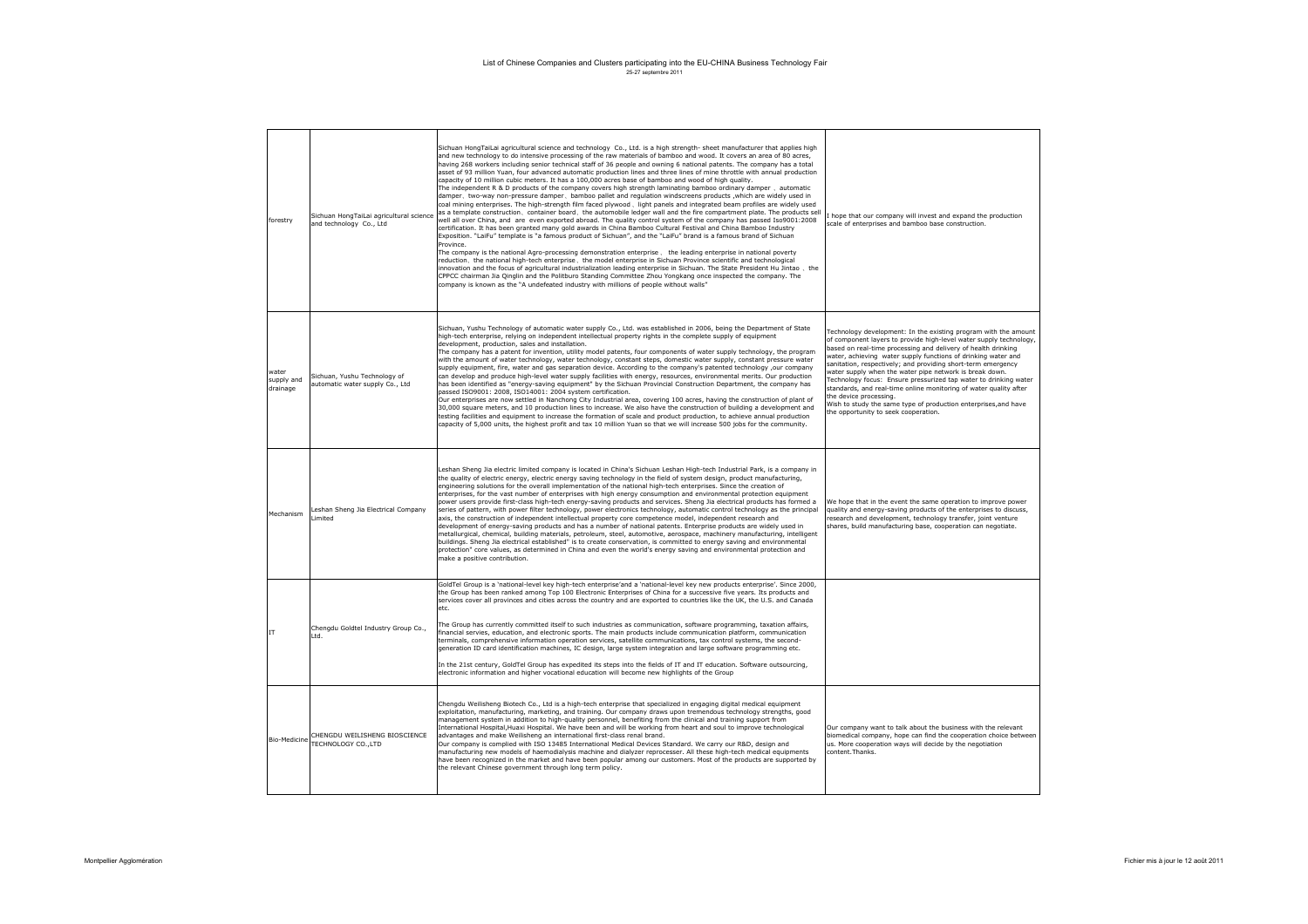|                     | Management Committee of Chengdu Hi-<br>tech Zone                                           | The Chengdu Hi-Tech Zone (CDHT) established in 1988, and become one of the first Chinese national high-tech zones in<br>1991.CDHT is also the first high-tech zone which was approved the certification of ISO14001 and UKS in western China.<br>The Chengdu Hi-tech Zone was ranked the 4th among the high-tech districts/zones in China in the comprehensive<br>evaluation done by the Ministry of Science and Technology, is the first Hi-tech zone in Midwest. Ministry of science and<br>technology in a comprehensive comparison of all previous, were awarded as national advanced high-tech zone.<br>The planned area of CDHT is approximately 130 Km <sup>2</sup> , CDHT is mainly dedicated to develop the financial headquarters,<br>modern trade and business, technology research and development, software outsourcing, culture and leisure center,<br>Exhibition logistics and other modern services as the leading industry. As well CDHT is making effort to be the Chengdu<br>CBD and the software industry town.<br>Electronic information, biological medicine, precision machinery manufacturing is CDHT of the top 3 leading industries.<br>In the first half of 2010, the industry value added is of CDTH is 22.12 billion Yuan, growth of 29.3%, Investment in fixed<br>assets is 17.45 billion Yuan, growth of 15.3%, The total financial income is 8.63 billion Yuan, growth of 69.4%; Export is<br>1.75 billion dollars, growth of 3.4%; Contractual capital is 240 million dollars, growth of 356.4%; Paid-in capital is 479<br>million dollars, growth of 85.9%<br>CDHT is trying to construct as the most core competitive, modernization level, characteristics high-end industry high-tech<br>zone of China. |                                                                                                                                                                                                                                                                                                                                                                                                                                                                                                                                                                                                                                                                                                                                                                                                                                                                                                                                                                                                                                                                                                                                                                                                     |
|---------------------|--------------------------------------------------------------------------------------------|----------------------------------------------------------------------------------------------------------------------------------------------------------------------------------------------------------------------------------------------------------------------------------------------------------------------------------------------------------------------------------------------------------------------------------------------------------------------------------------------------------------------------------------------------------------------------------------------------------------------------------------------------------------------------------------------------------------------------------------------------------------------------------------------------------------------------------------------------------------------------------------------------------------------------------------------------------------------------------------------------------------------------------------------------------------------------------------------------------------------------------------------------------------------------------------------------------------------------------------------------------------------------------------------------------------------------------------------------------------------------------------------------------------------------------------------------------------------------------------------------------------------------------------------------------------------------------------------------------------------------------------------------------------------------------------------------------------------------------------------|-----------------------------------------------------------------------------------------------------------------------------------------------------------------------------------------------------------------------------------------------------------------------------------------------------------------------------------------------------------------------------------------------------------------------------------------------------------------------------------------------------------------------------------------------------------------------------------------------------------------------------------------------------------------------------------------------------------------------------------------------------------------------------------------------------------------------------------------------------------------------------------------------------------------------------------------------------------------------------------------------------------------------------------------------------------------------------------------------------------------------------------------------------------------------------------------------------|
|                     | Chengdu High-tec Comprehensive<br>Food & Wine Bonded Zone Coimp International Food<br>Town | Chengdu Fraser Olive Development Co. Ltd., is the first professional olive oil importer in southwestern China. Our target is<br>to bring more healthier happy life style to Chinese people by importing high-quality foods from abroad. Therefore, high-<br>quality wines from overseas becomes our second target choice after extra virgin olive oil and it will become our most<br>important star products in the not far away future. You might not know that we had ever been the general distributor in<br>Sichuan Province for MAOTAI liquor, the most famous liquor standing for our national liquor, it will be easier for us to sell<br>the imported wines than the other new-comers. Anymore, we have set up a new company named "Chengdu High-tec<br>Comprehensive Bonded Zone Coimp International Food Town" and it is the first international trading company in Chengdu<br>Bonded Zone, thus we will can get strong support from our Chinese government. With the naming right of Chengdu Boned<br>Zone, our goods will be trusted easily by Chinese people.                                                                                                                                                                                                                                                                                                                                                                                                                                                                                                                                                                                                                                                                   | It is a universal understanding in China that the goods under the<br>name of government angencies is a representative of high-quality<br>products. This is a good news for both of us. We are eagerly willing<br>to begin a good long-term business relationship with your<br>esteemed company.<br>As there are many sub-distributors under our sales-line, they may<br>have different preferences and choices of the wines, we have to ask<br>for a trial order of at least one whole container with not a big<br>quantity for each items, so that we can get as many kinds of itmes<br>as possible to supply them to choose what they are interested in.<br>After the trial order, we will have long-term order of some specific<br>tems according to their choices.<br>To supply our sub-distributors and customers more wines to<br>choose, we would like to ask for a trial order of 1*20FT container<br>without pallets full with 20 different wines and 100 case for each<br>item, that is 12000 bottles totally.<br>EX-WORK price is acceptable, but if you can supply us CIP<br>CHENGDU price , that will be better. And about the payment, we<br>always do 100% Irrevocable L/C at sight. |
|                     | Bio-Medicine Olymvax Biopharmaceuticals Inc.                                               | Established in 2009, Olymvax Biopharmaceuticals Inc. is located in the Chengdu Hi-Tech Industrial Development Zone, one<br>of the best Hi-Tech industry parks in China. Built on 5 .4 acres of land with 77,000 square meters (828,800 square feet) of<br>research and manufacturing facility, Olymax focuses its efforts on vaccine research and development, manufacturing,<br>marketing, and offers both consultation and technology transfer services to its clients.<br>Olymvax is also established as CMOs (contract manufacturing organizations) to serve the biopharmaceutical industry<br>worldwide. We offer a fully integrated range of services in biopharmaceutical manufacturing, mainly focusing on vaccine<br>industry, and support companies from the earliest stage in process development, through clinical trials to market supply.<br>With cGMP inspected facilities in all scales as well as built-in quality management systems, Olymvax will provide a variety<br>of services of CMO.                                                                                                                                                                                                                                                                                                                                                                                                                                                                                                                                                                                                                                                                                                                                | Cooperation Models: technology licensing or transfer, contract<br>manufacture, Vaccines interested : Vero cell rabies vaccine<br>duman diploid cell rabies vaccine, Human Papilloma Virus<br>Vaccine, 23-valent pneumococcal polysaccharide vaccine, 7 or 13-<br>valent pneumococcal conjugate vaccine, AC or ACYW135 conjugate<br>vaccines, Rotavirus vaccine, Helicobacter Pylori vaccine, Typhoid vi<br>polysaccharide vaccine, Virus Like Particle based Influenza<br>vaccine.Herpes virus vaccine                                                                                                                                                                                                                                                                                                                                                                                                                                                                                                                                                                                                                                                                                              |
| Environment<br>Save | Sichuan Zhongzi Exhaust Purge Co., Ltd                                                     | Sichuan Zhongzi is a new high-tech enterprise that specializes in R&D, manufacturing and selling exhaust catalysts for<br>gasoline, diesel and CNG/LPG vehicle, the core technology is the catalyst, we have got one of the 863 National Project, it has<br>been certificated by Sichuan Development and Reform Commission and Sichuan Scientific and Technological Provincial<br>Government Department United Organization, we have been passed ISO/TS 16949 : 2009 quality management system<br>certification, the main product as below listed,<br>1. Catalyst for gasoline vehicle: Close couple catalyst and three-way catalyst<br>2.Catalys for road(off-road)diesel vehicle: DOC,POC,DPF(CDPF),Cu-SCR,Fe-SCR and so on.<br>3. Catalyst for CNG/LPG: The ratio of air and fule match best and Lean-burn catalyst<br>4. Catalyst for motorcycle<br>Now we supply 1,000,000 nos/year to Jinan Qingqi Suzuki Motorcycle Co., Ltd and 1,500,000 nos/year to JIANGMEN<br>DACHANGJIANG GROUP Co., Ltd, furthermore, we are developing the motorcycle catalyst for Chongqing Jianshe Yamaha<br>Motorcycle Co., Ltd. to meet Euro III for motorcycle, our main customers for vehicle are DFAC and Yuchai Group Co. to<br>meet Euro IV and more strict emission standards, besides, now we are developing new catalysts for Cummins.                                                                                                                                                                                                                                                                                                                                                                                                            | We hope to sell our catalytic converter to Euope and USA, the<br>targeted customer is the<br>automobile manufacturer and the motorcycle manufacturer, as well<br>as automobile<br>engine manufacturer.such as Renault/ Nissan, Peugeot Citroen<br>SA.Tovota Motor Corporation.<br>Fiat/ Chrysler, BMW, Volkswagen/ AUDI, Hyundai Motor<br>Corporation, Honda.                                                                                                                                                                                                                                                                                                                                                                                                                                                                                                                                                                                                                                                                                                                                                                                                                                       |
| Cluster             | SHENZHEN SCIENCE INDUSTRY TRADE<br>AND INFORMATION COMMITTEE                               | Shenzhen High-Tech Industrial Park (SHIP) Shenzhen Bay Park was founded in September 1996. It covers an area of 11.5<br>km2. SHIP has been honoured as one of the six national key science parks, 'National Key Intellectual Property Science<br>'Park' ,'National High-Tech Industrial Standardization Pilot Park', 'National Higher-level New-type Pioneering Talent Park<br>and 'National New-type Industrial Pilot Park'. In 2010, its industrial output was 26.2 billion Yuan per km2 and its industrial<br>added value was 6.98 billion Yuan per km2 with its comprehensive evaluation ranking the second among 57 state-level<br>cando AUR acons Abandra Bac Bado Houlan Anna - Habourko Taun - Accanador - Abban Bado - Acorda                                                                                                                                                                                                                                                                                                                                                                                                                                                                                                                                                                                                                                                                                                                                                                                                                                                                                                                                                                                                       |                                                                                                                                                                                                                                                                                                                                                                                                                                                                                                                                                                                                                                                                                                                                                                                                                                                                                                                                                                                                                                                                                                                                                                                                     |